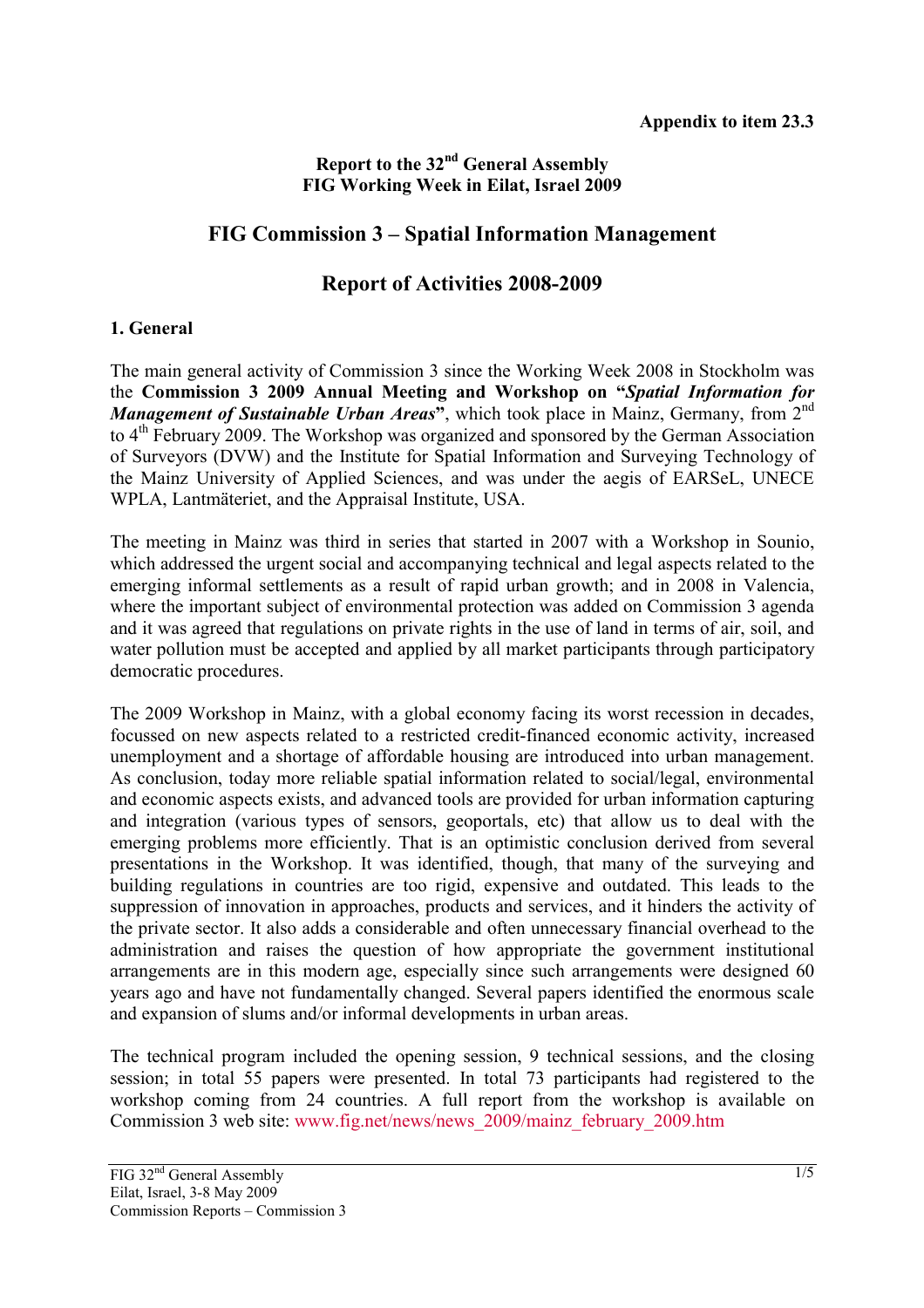# **2. Working Groups**

# **Working Group 3.1 – eGovernment for eCitizens**

Chair: Kari Strande (Norway) Co-Chair: Peter Laarakker (the Netherlands)

Active WG members: (Rob Mahoney (UK), Robin A. McLaren (UK), Daniel Roberge, (Canada), Uzo Okafur (also vice chair of WG3.3), Jes Ryttersgaard (Denmark), Jens Hollænder (Denmark), Tarja Myllymäki (Finland), Jan Bares (Czech Republic), Bela Markus (Hungary), Bo Lauri (Sweden), Gerhard Muggenhuber (Austria), and Khaled Nabbout (Lebanon).

WG3.1. members have encouraged speakers to participate and present papers to FIG and other GI meetings. Examples of e-Government projects and programs can be found on the websites of FIG Workshops and Working Weeks e.g., Commission 3 Workshop Istanbul 2002, Working Week Paris 2003, Regional Conference Morocco 2003, Working Week Athens 2004, Workshop on GeoPortal solutions Warsaw 2004, Workshop on e-Land administration Vienna 2004, Regional Conference Jakarta 2004, Workshop on eGovernment Cairo 2005, 2006 Budapest (Booklet report by Bela Markus), Congress Munich 2006, Comm. 3 Workshop Athens 2007, Working Week Hong Kong 2007, Regional Conference Costa Rica 2007, Comm. 3 Workshop Valencia 2008, and Working Week Stockholm 2008.

A list of useful papers and publications on the topic will be provided soon. An attempt is made to provide links to eGovernment web sites where SIM is an important part. (e.g., Links to global/regional assessment sites, UN, WB, EU, Links to some national sites).

The production of a WG3.1. CD including all the above mentioned work is in process. Lessons learned…

The importance of political support and commitment

- to insure inclusion and interaction
- to secure data sharing and distribution
- $\blacksquare$  to facilitate equal opportunities
- $\bullet$  to invite for participation

## **Working Group 3.2 – Spatial Data Infrastructure (SDI)**

Chair: Paul Kelly (Australia) Co- chair: Hartmut Mueller (Germany)

This year for the first time in history, over half of the world's population now live in urban areas. This equates to 1.6 billion people. It is estimated that 500 million people will be urbanised in the next five years and projections indicate that the percentage of the world's population that is urbanised will be 60% by 2030. Urbanisation is a major change that is taking place globally. There are 19 Megacities (over 10 million population) now, expected to be 27 by 2020. Thirty percent of urban populations live in slums; providing affordable housing is a major challenge in all cities.

A specific work item that has been selected is the use of SDI in *managing mega cities*. A working group has been set up to identify relevant spatial tools that will support development and use of SDI by city authorities.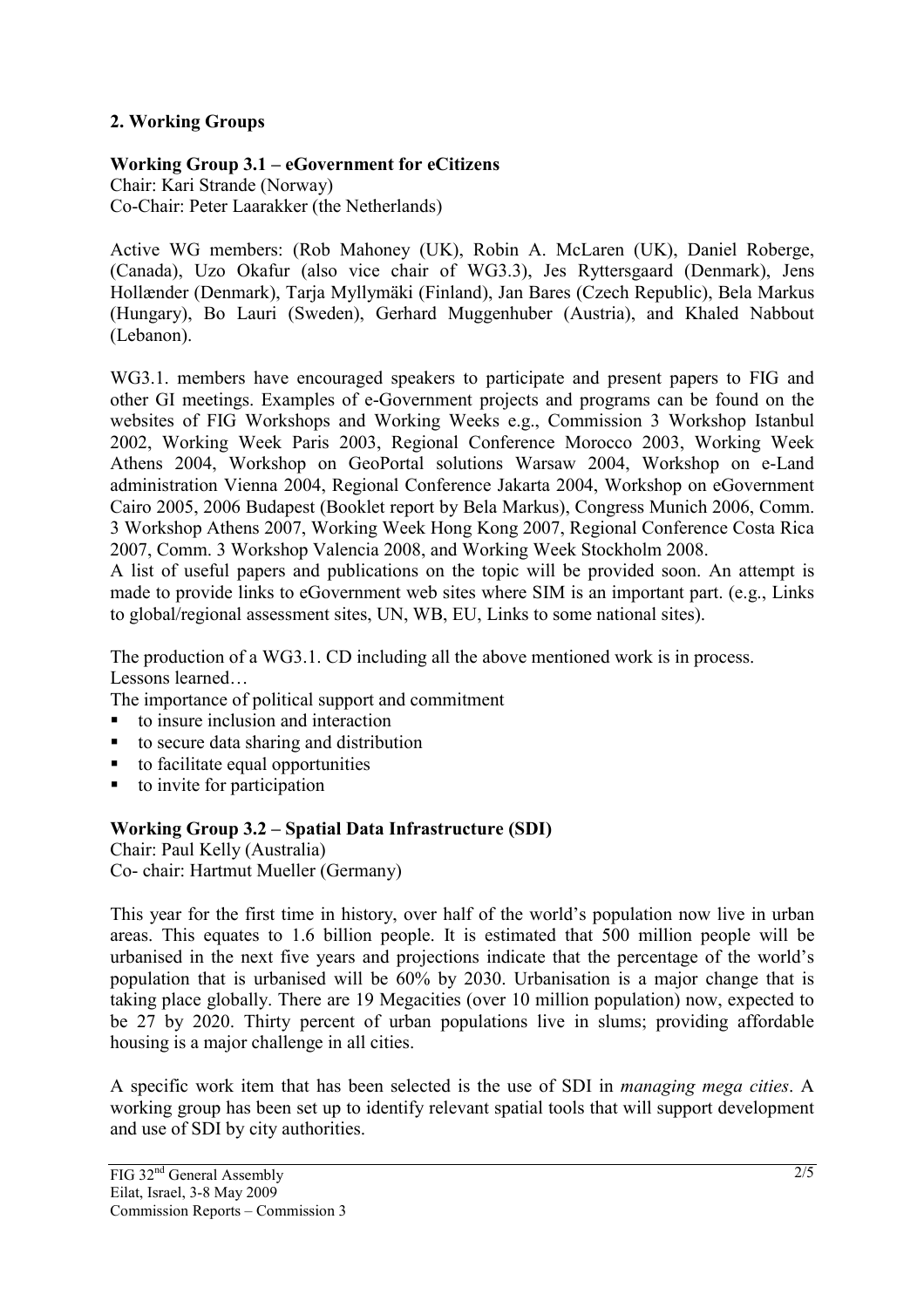Based on cooperation with other working groups this WG will:

- Support discussion on the role of local and regional SDI in managing mega cities
- Identify institutional, policy and legal frameworks that can be incorporated in SDI to address mega city issues
- Identify specific technical innovations in SIM that can improve management of mega cities

The working group has adopted a pragmatic approach, based on working with administrations in mega cities to identify key problems they face both now and in the future; use an international network of experienced spatial information practitioners to identify potential solutions; and then develop materials that provide a practical guide to international best practice in the use of SDI to better manage our cities. Commission 3 plans to provide a major report on its findings at the FIG Congress in Sydney in 2010.

The methodology adopted by the working group has three stages:

- 1. Review SDI developments in existing mega cities, identify current problems and issues and use of SDI (by August 2008).
- 2. Document case studies, including lessons learned about solutions to problems (by April 2009).
- 3. Develop a toolkit for use of best practices in SDI in managing mega cities, including frameworks for policy, institutions, legal and technical (by April 2010).

The working group has developed a questionnaire on the needs and use of SDI by mega cities. The questionnaire and covering letter signed by the President of FIG are currently being sent to a shortlist of mega cities, including Delhi, Istanbul, London, Mexico City, Hong Kong and Seoul. The working group will firstly make use of voluntary time of its members and seek to involve administrators in selected mega cities. However, the work plan can be accelerated and encompass more cities with a modest injection of funds from interested bodies. A submission has been prepared to the World Bank. The working group can provide specific proposals to bodies expressing interest in aspects of the work plan.

WG 3.2. chair Mr Paul Kelly was supported by FIG Commission 3 to participate to 9th Congress of Metropolis on "*Trends in Megacities – Metropolis*" Congress 2008, in Sydney, Australia, 22-25 October 2008. The report can be found on: http://www.fig.net/news/news\_2008/sydney\_oct\_2008.htm. You may read more about the Metropolis Congress on: http://www.metropoliscongress2008.com/

A very successful additional FIG WG 3.2 activity took place immediately after the Workshop. On 13<sup>th</sup> and 14<sup>th</sup> February 2009 a follow-up meeting took place at the Mainz FIG Commission 3 Workshop's location. The Local Organising Committee and the co-chair of FIG WG 3.2 Prof Dr Ing Hartmut Mueller provided for a two-day summary of the Workshop to the Nigerian delegation. The follow-up meeting was attended by the Honourable Speaker of the Nigerian Katsina State House of Assembly Mr Yau Umar Gojo-gojo, along with twelve of his Housing and Urban Development Committee members. In the context of summarizing several presentations given by some Workshop speakers, the similarities and discrepancies between the African and European Land Administration and Spatial Planning Systems were thoroughly discussed. In that way, an excellent opportunity was taken to transfer the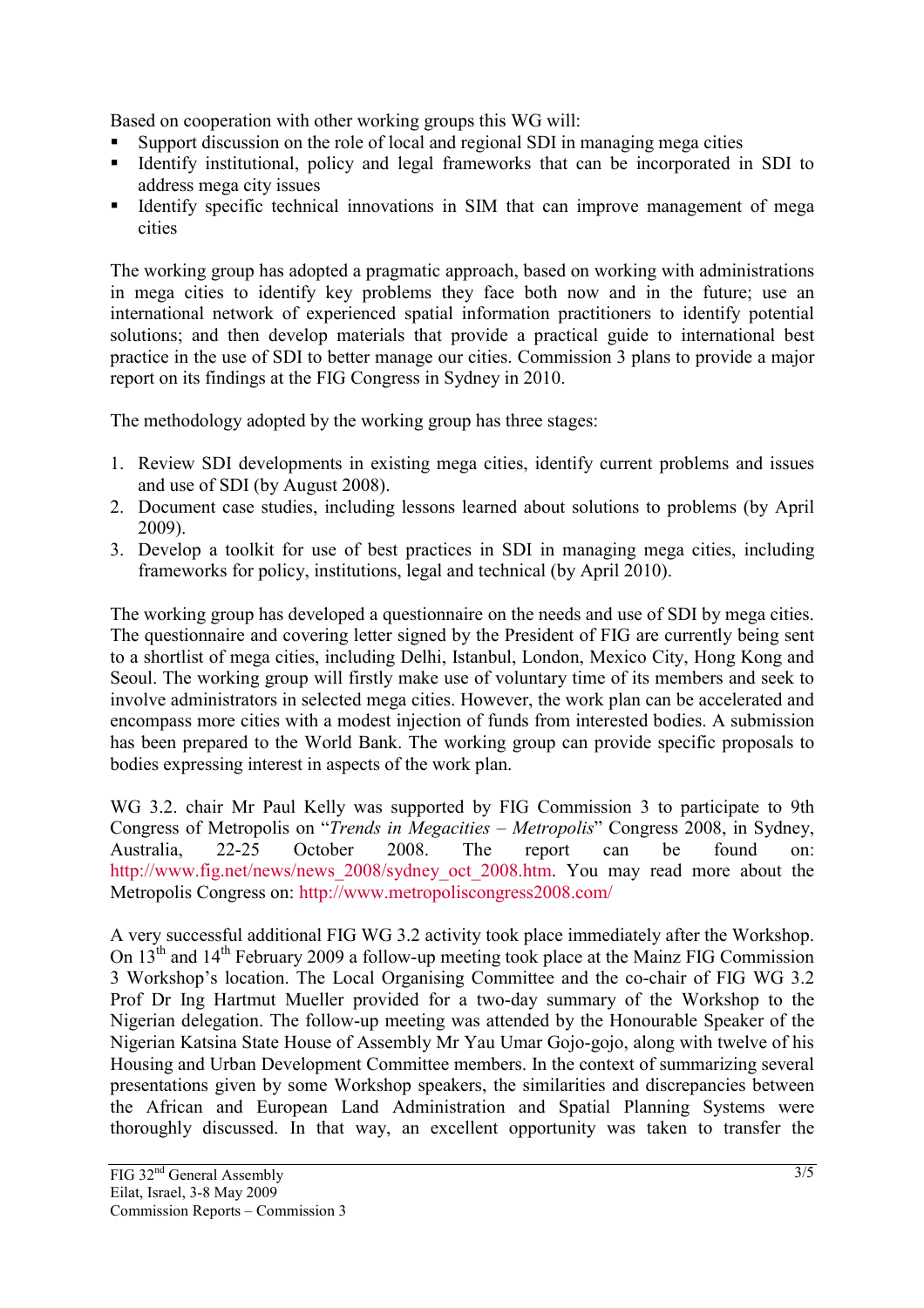Workshop's results to a delegation of high-level political representatives of an African developing country. Workshop's web site: http://www.i3mainz.fh-mainz.de/FIG-Workshop/

#### **Working Group 3.3 – Multi Dimensional Aspects in Spatial Information Management**  Chair: M. Roic (Croatia)

The Working Group 3.3 (WG) was formed in 2006. The goals of the Working Group are:

- 1. Expansion and development of existing data models;
- 2. Increase the involvement of surveyors in development of data models; and
- 3. Disseminate accumulated knowledge and experience.

The WG was structured to include members with technical expertise as well as participants who are familiar with the development of SDI. In pursuit of these goals, the WG has met first time in Athens in early 2007. This meeting has provided an opportunity for the WG not only to analyse issues directly related to mentioned goals, but also to identify a number issues for cooperation with WG2. The members of the WG also participated in Stockholm in 2008 and presented papers covering technical and multidimensional aspects of SDI in order to assure broader dissemination of the WG's work.

## **3. Cooperation**

#### **3.1 Cooperation with other commissions**

Some cooperation is established with Commission 2 for the Workshop in Valencia. More cooperation is under discussion with Commission 9 and with Eurogeographics in future.

## **3.2 Cooperation with UN agencies**

 Commission 3 is closely cooperating with UNECE Working Party on Land Administration especially on the issue of handling Informal Settlements and managing unplanned urban development in the region of Europe:

http://www.unece.org/hlm/documents/2008/informal.notice.1.pdf

• Commission 3 has cooperated with UN-HABITAT by organizing an Experts Group Meeting to discuss informal development in Albania and Greece: http://www.fig.net/news/news\_2008/athens\_november\_2008.htm http://www.gltn.net/en/newspage/tools-for-legal-integration-and-provision-ofenvironmental-improvements-in-informal-settlements.html

## **4. Events**

#### **2008**

- Commission 3 Annual Meeting and Workshop "Spatial Information Management Toward Environmental Management of Mega Cities", Valencia, Spain, 18-21 February 2008
- UNECE WPLA Workshop in Bergen, Norway, April 2008
- FIG Working Week 2008, Stockholm Sweden, 14-19 June 2008.